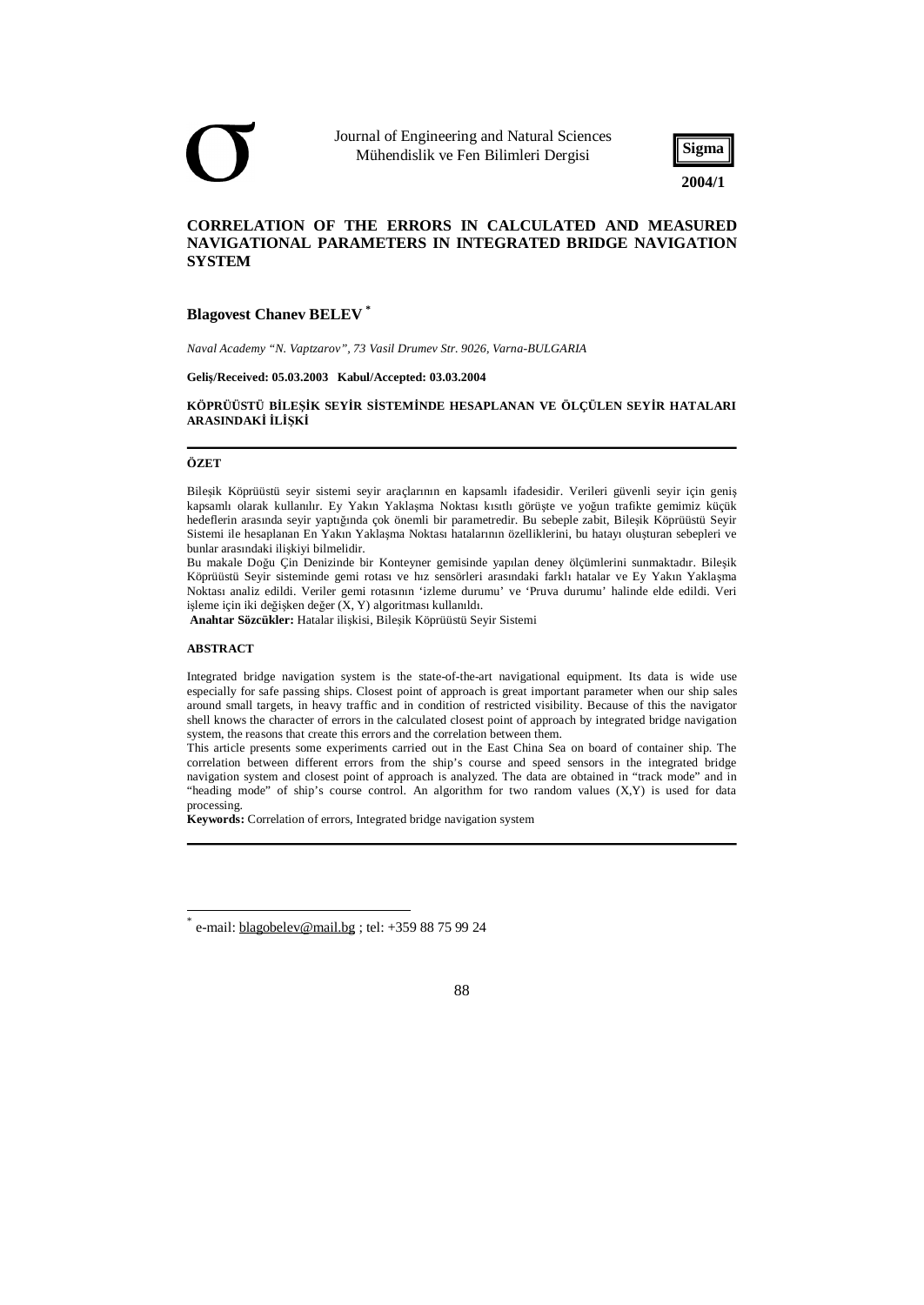#### **1. INTRODUCTION**

Integrated Bridge and Navigation System (IBNS) in respect of steering the vessel is a system combined navigation data from several aids to navigation – GPS receiver, Electronic Chart Display and information System (ECDIS), Radar ARPA, Gyrocompass and Autopilot. The IBNS finds growing application in modern navigation. Its wide scope navigational capabilities facilitate navigation, especially when sailing in regions with heavy traffic, close to dangers to navigation, in narrow waters, etc. As any other instrumental system, IBNS produces the data of measured and calculated navigational parameters with certain errors, which are subject to many analyses and publications [2, 3]. But these publications do not analyze how the ship's drift calculated by IBNS affect the ARPA calculations for closest point of approach with moving targets.

The present article deals with the dependence of the error in the calculated by the IBNS distance of own ship to a moving target on the measured navigational parameters in different ship control modes on a preset course. Analysis is made based

## **2. COURSE CONTROL MODE IN IBNS**

The integrated bridge navigation system ensures fully automated control of the speed and the course of the ship [5]. The following two modes are used for course control:

- automated control in track mode – ship sailing following preliminary drawn track in the ECDIS, which input in the ARPA;

- automated control in heading mode ship sailing following given gyro compass course.

Fig. 1 shows the principle scheme of the IBNS configuration. When steering the ship the data from the radar, the electronic chart and the computerized track pilot system are of paramount importance.

When approaching moving targets, different data sources for the own ship course are used in the two modes of ship control in IBNS. The components of the target movement and the components of the situation are calculated using the formulas [2]:

$$
TC_T = arctg\left(\frac{V_R \cdot \cos C_R + V_{OS} \cdot \sin TC_{OS}}{V_R \cdot \sin C_R + V_{OS} \cdot \cos TC_{OS}}\right)
$$
  
\n
$$
V_T = \sqrt{(V_R \cdot \sin C_R + V_{OS} \sin TC_{OS})^2 + (V_R \cdot \cos C_R + V_{OS} \cos TC_{OS})^2}
$$
  
\n
$$
CPA = D \cdot \sin|C_R - TB|
$$
  
\n
$$
TCPA = \frac{D \cdot \cos|C_R - TB|}{V_T}
$$
\n(1)

where  $TC_{OS}$  is the own ship's course and *TB* is the bearing to the acquired target.

In the track mode, the own ship's course of movement is entered by the GPS, i.e. the ship's course over ground. The speed is also calculated over ground, the speed data are calculated on the basis of the DOLOG measurements which are ground stabilized due to small depth. It is important to note that for the experiment purposes ship's speed data is used for calculation the own ship drift only. It is well known fact that own ship's speed affect ARPA calculation also. But this data is more precise and accurate and speed errors are relatively small compared with course errors [3].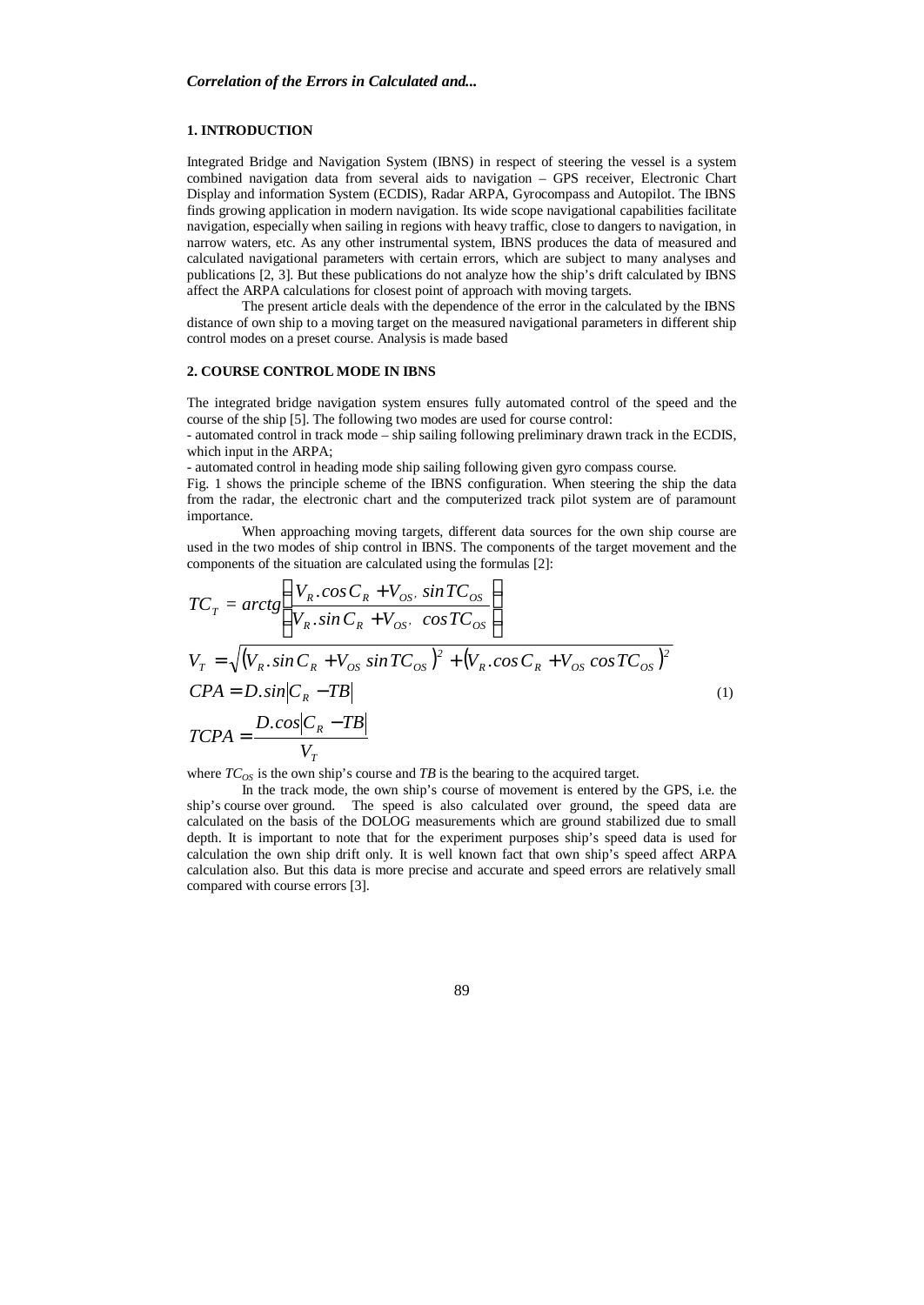Module for obtaining And transmitting of data



**Figure 1.** IBNS structural scheme

When in the "heading mode", the ship gyrocompass course is used for the first and second formula of the equations (1). To keep this course, the "track pilot" system sends control signals to the rudder, which aim at compensating for the influence of possible drift. Such control signals are produced in both control modes, the drift angle data measured by the DOLOG being used to compensate for the drift. It is important for the process of passing ships that in track mode the influence of the drift on own ship and on the moving targets is different, which has its impact on the components of their relative movement – relative course and relative speed. It should be noted, however, that in "heading mode" the ambient factors have the same impact on own ship and the targets around her. This fact determines the nature of the errors in the components of the situation of passing ships.

## **3. CORRELATION OF THE ERRORS IN THE CALCULATED CLOSEST POINT OF APPROACH AND THE OWN SHIP COURSE DATA**

The problem of the reasons, leading to the errors in the calculated Closest Point of Approach (CPA) acquires particularly great importance when sailing around small targets, in heavy traffic and in conditions of restricted visibility. The idea suggested by [6], which describes the error aggregate in IBNS when approaching can be further developed in the context of the above, said as follows:

$$
\boldsymbol{r}^T = (D\boldsymbol{d},\,D\boldsymbol{y}_{a_i},\,D\boldsymbol{V}_{a_i},\,D\boldsymbol{y}_{a_j},\,D\boldsymbol{V}_{a_j},\,D\boldsymbol{y}_b,\,D\boldsymbol{V}_b,\,D\boldsymbol{D}_i,\,D\boldsymbol{P}_i,\,D\boldsymbol{C}_i)
$$
(2)

where  $r<sup>T</sup>$  is vector of the errors measured and calculated by the IBNS navigational parameters in the process of passing ships;

*Dd* - error in the rudder deflection angle;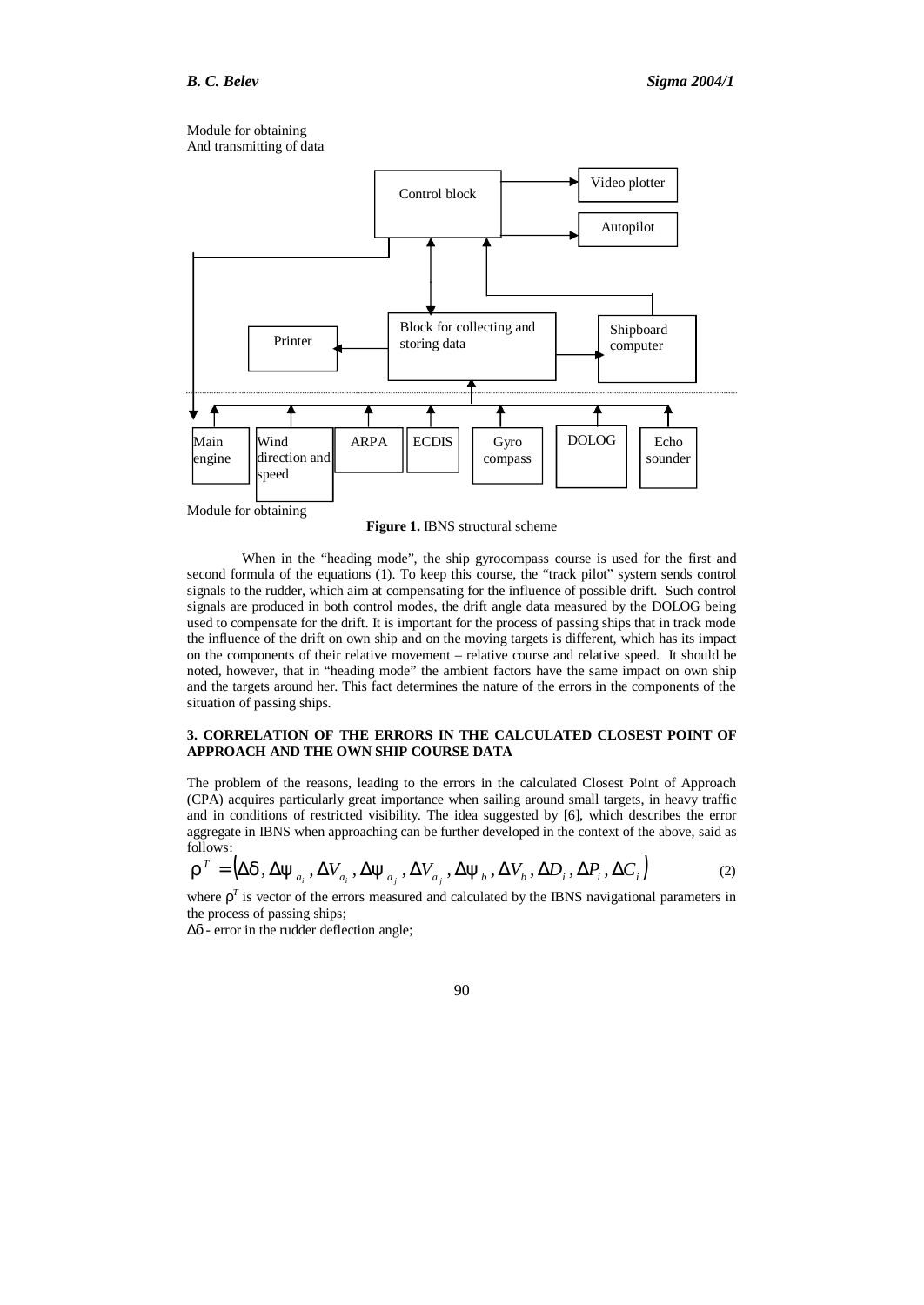$\bm{Dy}_{a_i}$  ,  $\bm{DV}_{a_i}$  - an error in the own ship's course and speed over ground, as measured by a GPS receiver or calculated by the IBNS;

 $\Delta \psi_{a_j}$  - error in the ship's course according to gyrocompass readings;

 $\mathit{DV}_{a_j}$  - ship speed error in the fore and aft line;

 $\bm{D\mathbf{y}}_b$  ,  $\bm{D\mathbf{V}}_b$  - errors in the speed and course in the traced target;

 $DD_i$ ,  $DP_i$  - errors in the measured bearing and distance to the target;

 $DC<sub>i</sub>$  - error in the ship's drift angle, calculated by the IBNS.

Some experiments were carried out in the East Chinese Sea in order to analyze the correlation between the different errors from the ship's course sensor and calculated drift in the IBNS and the calculated closest point of approach. Some of the results are shown in table 1 and table 2. The configuration of the IBNS were used was of the type shown in figure 1. The data in table 1 were obtained in "track mode" of ship's course control, and those in table 2 - in "heading mode" of ship's course control. Measurements were taken every 30 seconds.

|                          | Table1.                 |                                                 |                      |                                        |                          |                          |                                              |                      |                                     |  |  |  |  |
|--------------------------|-------------------------|-------------------------------------------------|----------------------|----------------------------------------|--------------------------|--------------------------|----------------------------------------------|----------------------|-------------------------------------|--|--|--|--|
| Gyro<br>compass<br>[deg] | Drift<br>angle<br>[deg] | Course<br>relative<br>to the<br>ground<br>[deg] | <b>CPA</b><br>[mile] | Distance<br>to the<br>target<br>[mile] | Gyro<br>compass<br>[deg] | Drift.<br>angle<br>[deg] | Course<br>relative to<br>the ground<br>[deg] | <b>CPA</b><br>[mile] | Distance to<br>the target<br>[mile] |  |  |  |  |
| 17.3                     | 0.7                     | 15.7                                            | 1.60                 | 14.88                                  | 18.9                     | 0.8                      | 16.2                                         | 1.47                 | 6.95                                |  |  |  |  |
| 17.7                     | 0.8                     | 16.4                                            | 1.08                 | 14.46                                  | 19.3                     | 1.2                      | 16.4                                         | 1.42                 | 6.69                                |  |  |  |  |
| 18.1                     | 0.9                     | 16.2                                            | 1.24                 | 14.12                                  | 19.4                     | 1.5                      | 16.6                                         | 1.46                 | 6.36                                |  |  |  |  |
| 18.7                     | 1.3                     | 16.6                                            | 1.42                 | 13.78                                  | 19.7                     | 1.3                      | 17.1                                         | 1.49                 | 5.98                                |  |  |  |  |
| 18.8                     | 1.2                     | 16.2                                            | 1.48                 | 13.44                                  | 19.8                     | 0.9                      | 17.5                                         | 1.55                 | 5.67                                |  |  |  |  |
| 19.2                     | 1.5                     | 16.5                                            | 1.34                 | 13.12                                  | 18.8                     | 0.6                      | 16.9                                         | 1.45                 | 5.37                                |  |  |  |  |
| 19.3                     | 1.6                     | 16.6                                            | 1.31                 | 12.82                                  | 18.3                     | 0.8                      | 16.1                                         | 1.44                 | 5.07                                |  |  |  |  |
| 19.1                     | 1.1                     | 16.6                                            | 1.54                 | 12.46                                  | 18.5                     | 1.0                      | 15.7                                         | 1.46                 | 4.75                                |  |  |  |  |
| 18.9                     | 0.9                     | 17.0                                            | 1.68                 | 12.09                                  | 18.9                     | 1.5                      | 15.6                                         | 1.52                 | 4.47                                |  |  |  |  |
| 18.3                     | 0.6                     | 16.6                                            | 1.56                 | 11.78                                  | 19.5                     | 1.4                      | 16.7                                         | 1.49                 | 4.17                                |  |  |  |  |
| 17.5                     | 0.6                     | 16.6                                            | 1.49                 | 11.47                                  | 19.8                     | 1.9                      | 17.6                                         | 1.46                 | 3.85                                |  |  |  |  |
| 17.6                     | 1.1                     | 15.3                                            | 1.33                 | 11.12                                  | 20.2                     | 1.7                      | 17.6                                         | 1.54                 | 3.54                                |  |  |  |  |
| 18.6                     | 1.0                     | 15.7                                            | 1.60                 | 10.81                                  | 20.3                     | 2.0                      | 18.1                                         | 1.55                 | 3.24                                |  |  |  |  |
| 19.5                     | 1.1                     | 16.9                                            | 1.44                 | 10.49                                  | 19.3                     | 1.5                      | 17.4                                         | 1.53                 | 2.88                                |  |  |  |  |
| 19.3                     | 1.0                     | 17.0                                            | 1.73                 | 10.20                                  | 19.0                     | 1.5                      | 16.6                                         | 1.51                 | 2.62                                |  |  |  |  |
| 19.3                     | 1.3                     | 17.8                                            | 1.74                 | 9.85                                   | 18.6                     | 1.6                      | 15.7                                         | 1.55                 | 2.41                                |  |  |  |  |
| 19.1                     | 1.5                     | 17.2                                            | 1.50                 | 9.57                                   | 19.0                     | 1.2                      | 15.9                                         | 1.56                 | 2.11                                |  |  |  |  |
| 19.1                     | 1.9                     | 17.1                                            | 1.50                 | 9.18                                   | 19.4                     | 1.6                      | 16.6                                         | 1.55                 | 1.99                                |  |  |  |  |
| 19.4                     | 1.6                     | 17.6                                            | 1.55                 | 8.94                                   | 19.5                     | 1.8                      | 15.7                                         | 1.56                 | 1.82                                |  |  |  |  |
| 19.1                     | 1.8                     | 17.2                                            | 1.54                 | 8.53                                   | 20.2                     | 2.3                      | 16.1                                         | 1.55                 | 1.72                                |  |  |  |  |
| 19.2                     | 1.1                     | 17.2                                            | 1.60                 | 8.22                                   | 20.8                     | 2.2                      | 17.0                                         | 1.56                 | 1.65                                |  |  |  |  |
| 18.5                     | 0.9                     | 16.6                                            | 1.58                 | 7.93                                   | 20.4                     | 1.5                      | 17.2                                         | 1.56                 | 1.58                                |  |  |  |  |
| 17.8                     | 0.5                     | 16.0                                            | 1.44                 | 7.57                                   | 20.3                     | 1.7                      | 17.2                                         | 1.56                 | 1.56                                |  |  |  |  |
| 18.2                     | 1.2                     | 15.7                                            | 1.42                 | 7.26                                   |                          |                          |                                              |                      |                                     |  |  |  |  |

Note: Ship's course in "track mode" – 016.6°

An algorithm for two random values *(Х, Y)* [1] was used for data processing, where *Х* is the СРА deviation, and *Y* is the readings of the ship's course sensor or the calculated ship's drift. The content of the algorithm is the following: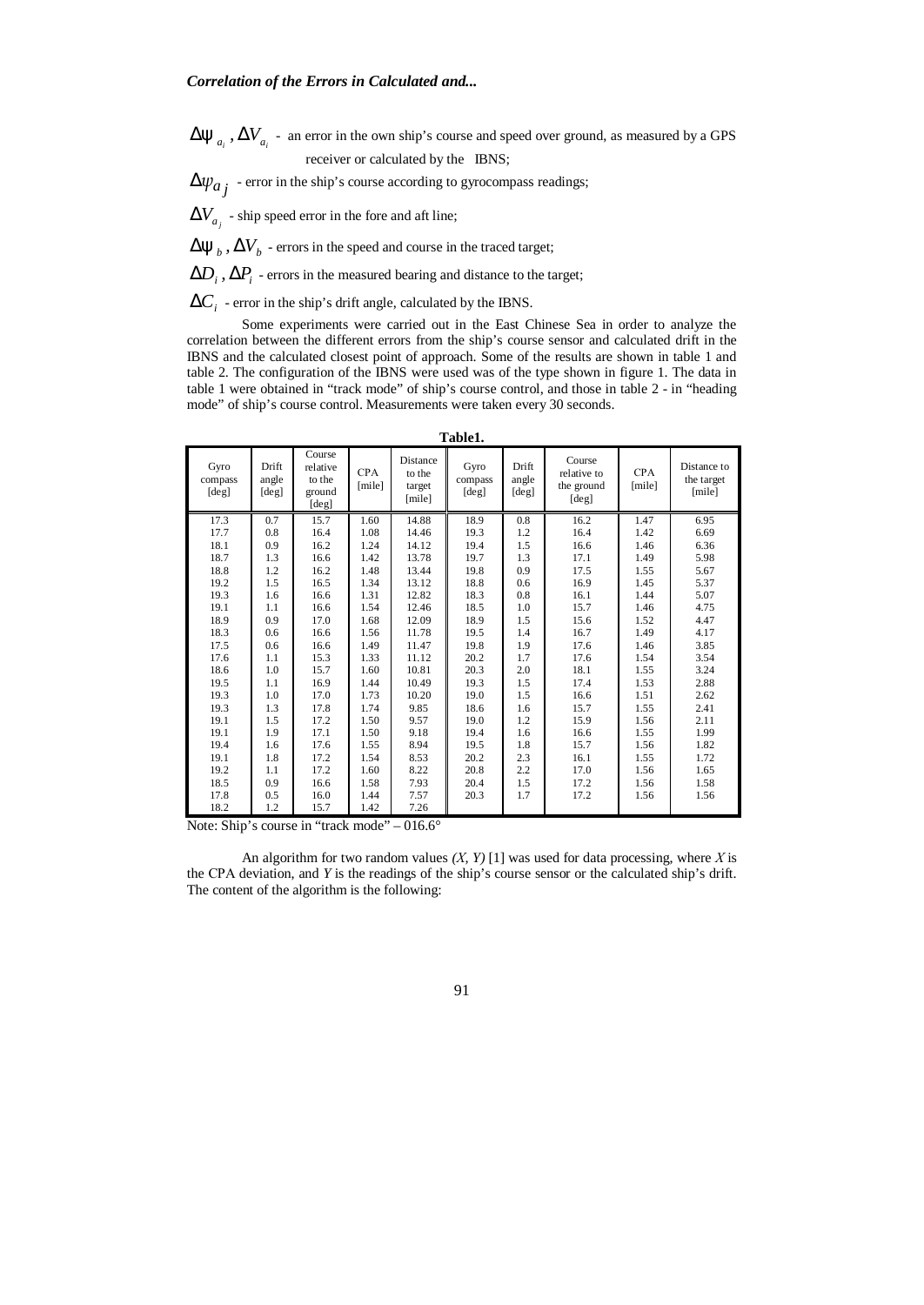**Table 2.** 

| Gyro<br>compass<br>[deg] | Drift<br>angle<br>$\lceil \text{deg} \rceil$ | Course<br>relative<br>to the<br>ground<br>[deg] | <b>CPA</b><br>[mile] | Distance<br>to the<br>target<br>[mile] | Gyro<br>compass<br>[deg] | Drift<br>angle<br>[deg] | Course<br>relative<br>to the<br>ground<br>[deg] | <b>CPA</b><br>[mile] | Distance<br>to the<br>target<br>[mile] |
|--------------------------|----------------------------------------------|-------------------------------------------------|----------------------|----------------------------------------|--------------------------|-------------------------|-------------------------------------------------|----------------------|----------------------------------------|
| 46.9                     | 2.0                                          | 42.5                                            | 1.10                 | 5.40                                   | 47.4                     | 2.3                     | 43.3                                            | 0.97                 | 3.46                                   |
| 46.8                     | 2.0                                          | 43.5                                            | 1.07                 | 5.31                                   | 46.7                     | 2.2                     | 43.4                                            | 1.01                 | 3.39                                   |
| 47.1                     | 2.0                                          | 43.5                                            | 0.94                 | 5.20                                   | 47.0                     | 2.1                     | 43.9                                            | 0.95                 | 3.39                                   |
| 47.3                     | 1.8                                          | 43.7                                            | 0.98                 | 5.11                                   | 46.7                     | 2.2                     | 43.8                                            | 0.88                 | 3.28                                   |
| 47.0                     | 1.8                                          | 44.2                                            | 0.99                 | 5.00                                   | 47.0                     | 2.0                     | 43.3                                            | 0.96                 | 3.28                                   |
| 46.9                     | 2.1                                          | 43.6                                            | 1.05                 | 4.89                                   | 47.1                     | 1.7                     | 44.0                                            | 0.83                 | 3.16                                   |
| 47.2                     | 2.2                                          | 43.4                                            | 0.99                 | 4.79                                   | 47.1                     | 2.0                     | 43.2                                            | 0.97                 | 3.16                                   |
| 47.0                     | 2.0                                          | 44.1                                            | 0.94                 | 4.67                                   | 47.1                     | 1.6                     | 43.6                                            | 0.86                 | 3.04                                   |
| 47.2                     | 2.0                                          | 44.2                                            | 1.00                 | 4.56                                   | 47.0                     | 2.0                     | 44.0                                            | 0.96                 | 3.04                                   |
| 46.8                     | 2.0                                          | 43.7                                            | 1.04                 | 4.44                                   | 47.4                     | 1.6                     | 43.9                                            | 0.85                 | 2.92                                   |
| 46.5                     | 1.9                                          | 43.5                                            | 1.01                 | 4.34                                   | 47.1                     | 1.7                     | 43.8                                            | 0.96                 | 2.92                                   |
| 47.1                     | 1.9                                          | 43.1                                            | 0.97                 | 4.25                                   | 47.3                     | 1.4                     | 43.8                                            | 0.96                 | 2.82                                   |
| 47.5                     | 2.2                                          | 44.0                                            | 0.99                 | 4.12                                   | 47.0                     | 1.6                     | 43.4                                            | 0.92                 | 2.58                                   |
| 47.7                     | 2.4                                          | 43.7                                            | 1.00                 | 3.97                                   | 47.2                     | 1.9                     | 43.9                                            | 0.92                 | 2.14                                   |
| 47.3                     | 2.5                                          | 42.8                                            | 1.03                 | 3.87                                   | 47.3                     | 1.8                     | 43.9                                            | 0.90                 | 2.03                                   |
| 47.2                     | 2.5                                          | 43.8                                            | 0.79                 | 3.75                                   | 47.1                     | 1.9                     | 43.7                                            | 0.97                 | 1.88                                   |
| 47.2                     | 2.4                                          | 43.4                                            | 0.87                 | 3.63                                   | 47.7                     | 2.2                     | 44.0                                            | 0.92                 | 1.88                                   |

Note: Ship's course in "heading mode" – 047.0°

- the estimation for the mathematical expectation of values *Х* and *Y* is calculated :

$$
m_x = \frac{\sum_{i=1}^{n} X_i}{n}; \quad m_y = \frac{\sum_{i=1}^{n} Y_i}{n}
$$
 (3)

- the statistical second initial moments are calculated:

$$
a_2^*(X) = \frac{\sum_{i=1}^{n} X_i^2}{n}; \quad a_2^*(Y) = \frac{\sum_{i=1}^{n} Y_i^2}{n}
$$
 (4)

- the statistical variances are calculated:

$$
D_x = \frac{\sum_{i}^{n} (X_i - m_x)^2}{n - 1}; \quad D_y = \frac{\sum_{i}^{n} (Y_i - m_y)^2}{n - 1}
$$
  
the mean square deviations are calculated: (5)

*n*

$$
\mathbf{S}_x = \sqrt{D_x}; \quad \mathbf{S}_y = \sqrt{D_y}
$$
 (6)

- the statistical central moment is calculated:

$$
a_{1,1}^*[X;Y] = \frac{\sum_{i} X_i Y_i}{n}
$$
 (7)

- the statistical correlation moment is calculated:  $\int_{I,I}^* [X;Y]-m_x.m_y$  $K_{X,Y}^* = a_{I,I}^* [X;Y] - m_x.m_y$  (8) - the correlation coefficient is calculated: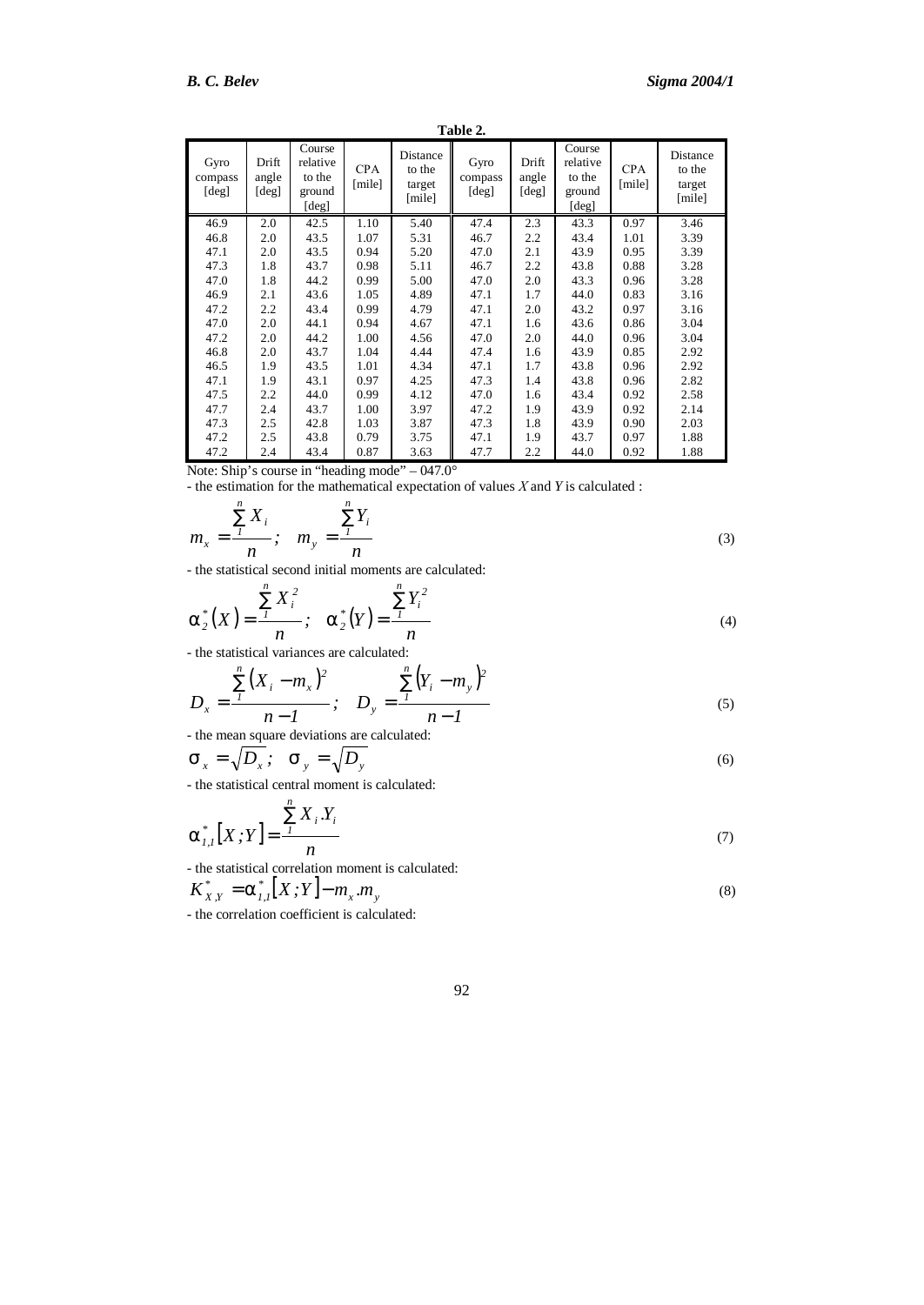$$
r_{XY} = \frac{K_{XY}^*}{S_X S_y}
$$
 (9)

In navigation a correlation coefficient of  $r > 0.2$  is a clear indicator of the presence of a substantial relation between the values being analyzed [4].

The calculations in "track mode" showed comparatively weak dependence of the deviation from the closest point of approach on the value of the drift angle

 $* m_X = 77,49 \text{ deg}; m_Y = 0,06 \text{ deg};$  $\mathbf{F} \cdot \mathbf{D} \mathbf{x} = 675.2 \text{ deg}^2; \mathbf{D} \mathbf{y} = 0.012 \text{ deg}^2;$ 

\*  $a_{1,1}^* [X;Y] = 4,213 \text{ deg}^2;$ 

\*  $K_{X,Y}^* = 0.45$ 

where  $X$  is the CPA deviation random value and  $Y$  is the drift angle random value in "track" mode".

The correlation coefficient in this case is  $r_{XY} = 0.16$ . The value is close to the limit *0,2* and can be said that the dependence is not so significant.

The correlation coefficient between the CPA deviation and the ship's course over ground is  $r_{yy} = 0.31$ , which shows a great interdependence between the two values. The calculations show

 $* m_X = 0.06$  *deg;*  $m_Y = 2.04$  *deg;*  $* D_X = 0.012 \text{ deg}^2$ ;  $D_Y = 1572, 14 \text{ deg}^2$ ; \*  $a_{1,1}^*[X;Y] = 1,23 \text{ deg}^2;$ 

\* 
$$
K_{X,Y}^* = 1,35
$$

where *Х* is the СРА deviation random value and *Y* is the ship's course over ground random value in "track mode".

The following results were obtained in "heading mode":

- in case of research the dependence between the CPA deviation and the ship's course over ground the results are

\* 
$$
m_X = 0.04
$$
 deg;  $m_Y = 201.88$  deg;  
\n\*  $D_X = 0.008$  deg<sup>2</sup>;  $D_Y = 504.67$  deg<sup>2</sup>;  
\n\*  $\mathbf{a}_{1,1}^* [X; Y] = 8.15$  deg<sup>2</sup>;  
\n\*  $K_{X,Y}^* = 0.07$ 

where *X* is the CPA deviation random value and *Y* is the ship's course over ground random value in "heading mode".

The correlation coefficients between the CPA deviation and the ship's course over ground is  $r_{XY} = 0.04$ . It is mean that the dependence is very weak.

- the results concerning the dependence between the CPA deviation and the ship's drift angle are  $* m_X = 119,82 \text{ deg}; m_Y = 0,04 \text{ deg};$ 

 $\mathcal{D}_X = 245,37 \text{ deg}^2$ ;  $D_Y = 0,008 \text{ deg}^2$ ;

\*  $a_{1,1}^*[X;Y] = 4,61 \text{ deg}^2;$ 

$$
* K_{X,Y}^* = 0.18
$$